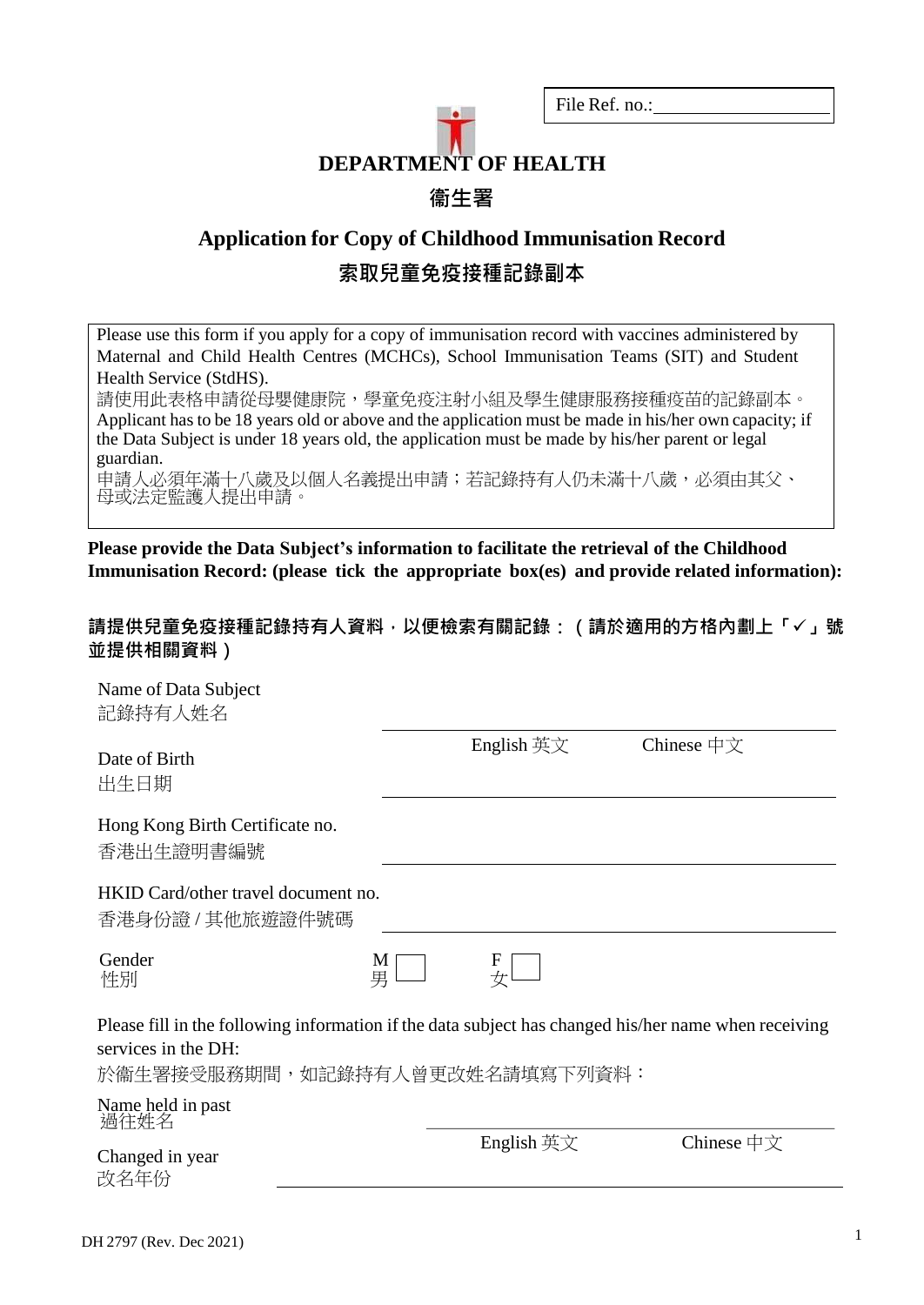**Received immunisation in the following services (please tick the appropriate box(es) and provide related information):** 

**曾於以下服務單位接受疫苗接種(請於適用的方格內劃上「」號並提供相關資料):**

|                 | Family Health Service 家庭健康服務       |          |   |
|-----------------|------------------------------------|----------|---|
|                 | Name of last attended MCHC         |          |   |
|                 | 最後到診的母嬰健康院名稱                       |          |   |
| MCHC Record no. |                                    |          |   |
| 母嬰健康院記錄編號       |                                    |          |   |
|                 |                                    |          |   |
|                 | School Immunisation Teams 學童免疫注射小組 |          |   |
| Primary 1       | Name of School                     |          |   |
| 小學一年級           | 學校全名                               |          |   |
|                 | Class                              | District |   |
|                 | 班別                                 | 區域       |   |
|                 | Year                               | to       |   |
|                 | 年份                                 | 年至       | 年 |
| Primary 5       | Name of School                     |          |   |
| 小學五年級           | 學校全名                               |          |   |
|                 | Class                              | District |   |
|                 | 班別                                 | 區域       |   |
|                 | Year                               | to       |   |
|                 | 年份                                 | 年至       | 年 |
| Primary 6       | Name of School                     |          |   |
| 小學六年級           | 學校全名                               |          |   |
|                 | Class                              | District |   |
|                 | 班別                                 | 區域       |   |
|                 | Year                               | to       | 年 |
|                 | 年份                                 | 年至       |   |
|                 |                                    |          |   |
|                 | Student Health Service 學生健康服務      |          |   |
| Name of Centre  |                                    |          |   |

#### **Please read the following notes before signing the application form:**

#### **簽署申請表格前,請先閱讀下列注意事項:**

1. The Department of Health only accepts "Application for copy of Childhood Immunisation Record" for data subjects under 25 years old.

本署只接受二十五歲以下記錄持有人的免疫接種記錄申請。

- For those data subjects aged 21 to under 25 years old, only the vaccination received in StdHS will be provided (if applicable). 但凡記錄持有人年齡為二十一歲至二十五歲以下,只能提供其於學生健康服務接受疫 苗接種的記錄副本 (如適用)。
- MCHCs only keep the Childhood Immunisation Record until the data subject reaches 21 years old.

母嬰健康院只保存兒童免疫接種記錄至持有人二十一歲。

SIT does not retain the original or photocopy of Childhood Immunisation Record Card of

中心名稱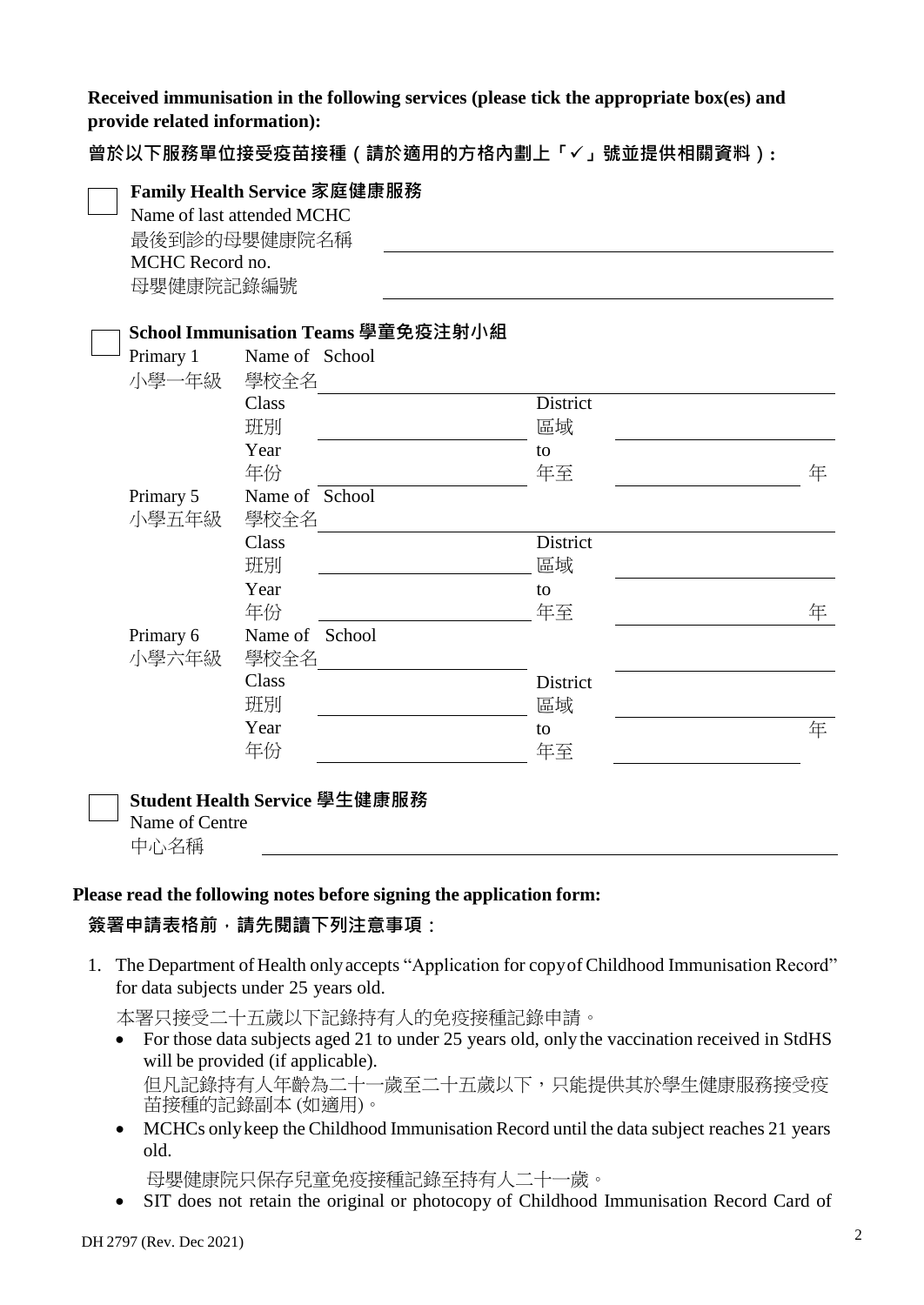individual data subject. We will only re-issue record of immunisation according to internal records, which include vaccination provided by SIT since school year 2004/05. These records will be kept until the data subject reaches the age of 21.

學童免疫注射小組並沒有保留已發給個別學童的免疫接種記錄(針卡)的正本或副本, 我們只根據內部資料補發免疫接種記錄。本組存有 2004/05 學年或以後由本組為學童提 供的免疫接種記錄,而這些記錄將會保存至持有人年滿二十一歲。

• Applicant will be charged a fee (HK\$160) for a doctor certified true copy of Childhood Immunisation Record.

申請醫生認證的免疫接種記錄副本費用為港幣 \$160。

 Payment should be made by the following means in HK Dollar upon collection of the document:

請於領取文件時按以下方式繳交費用:

| <b>MCHC</b>          |                                                               |
|----------------------|---------------------------------------------------------------|
| 母嬰健康院                | Cash or Octopus                                               |
| <b>StdHS Centres</b> | 現金或八達通                                                        |
| 學生健康服務中心             |                                                               |
| <b>SIT</b>           | <b>Faster Payment System or Payment at Convenience Stores</b> |
| 學童免疫注射小組             | 轉數快或便利店繳付                                                     |

- **2. Please produce the following documents (either original or photocopy) upon submission of the application form:**
	- **Birth certificate and HKID card\* (if available) of the data subject**
	- **HKID card\* of the applicant**
	- **Documentary evidence showing the relationship between the applicant and the data subject if the applicant's name is not shown on the birth certificate**
	- **Official document (e.g. Deed Poll) supporting the change if the personal data of the data subject has been changed**
	- **\* or valid travel document if HKID is not available**

提交申請表時,請一併提供以下文件(正本或副本)**:** 

- **記錄持有人的出生證明書及香港身份證\*(如有)**
- **申請人的香港身份證\***
- **若申請人的姓名沒有顯示於記錄持有人的出生證明書上,須提供有顯示申請人與記錄 持有人關係的證明文件**
- **如記錄持有人的個人資料曾作更改,必須出示相關證明文件(如: 改名契)**
- **\* 如沒有香港身份證,請出示有效旅遊證件**
- 3. You may be asked to provide additional information to help us process your application. 你或須提供更多資料,以協助我們處理你的申請。
- 4. The information you provide will be used for the processing of your application for access to personal data. 你所提供的資料,將用於處理有關申請索取個人資料的事宜上。

5. The completed application form and the relevant documents can be submitted in person or by post. Relevant addresses are listed on the following websites or as follows:

請填妥申請表格,連同有關文件,親身或以郵寄方式遞交。有關地址已列於以下網頁或如 下: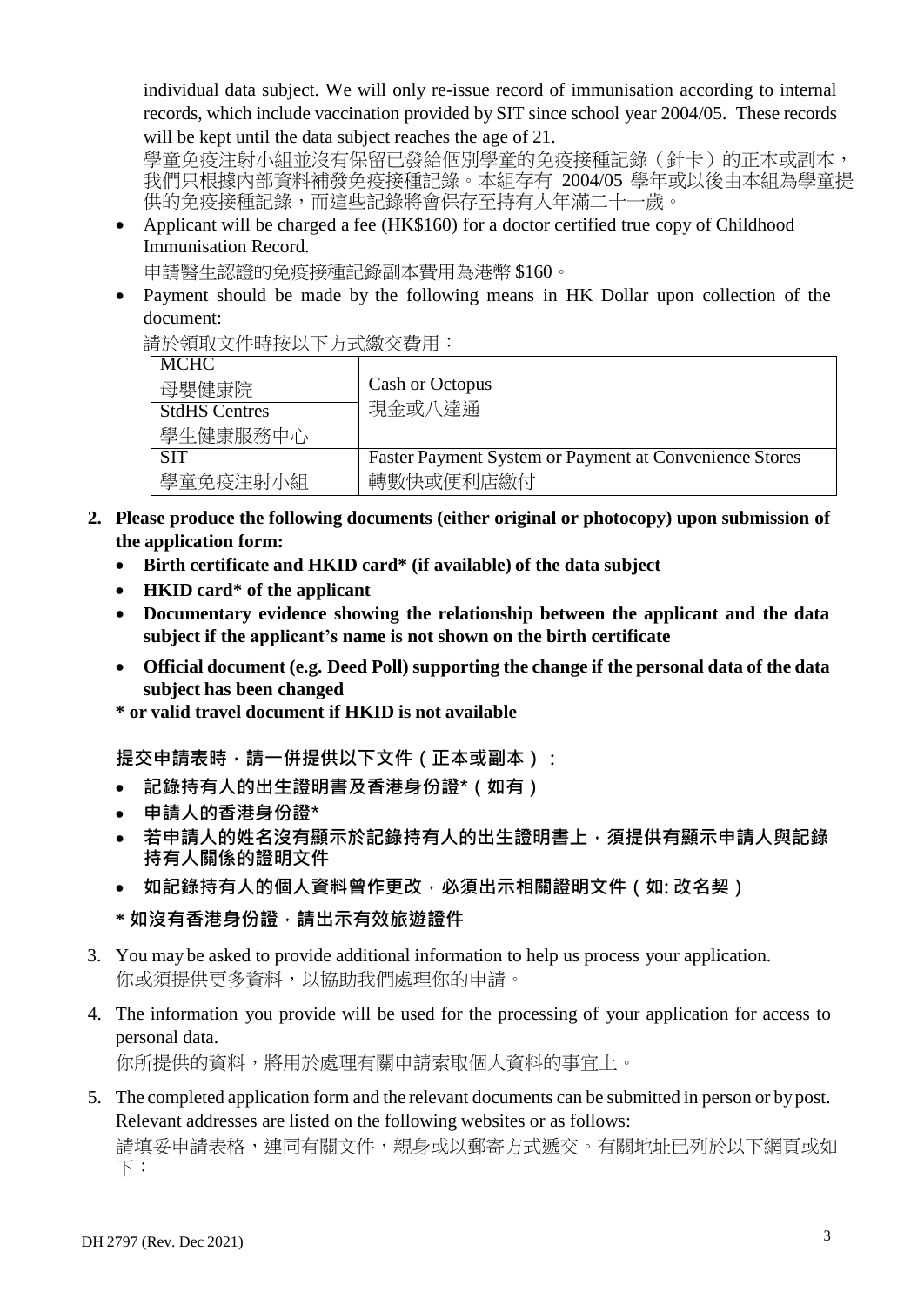| <b>MCHC</b>          | English: http://s.fhs.gov.hk/d5fqn                                   |
|----------------------|----------------------------------------------------------------------|
| 母嬰健康院                | 中文: http://s.fhs.gov.hk/4oto8                                        |
| <b>SIT</b>           | Tsuen Wan Office: 2/F, 115 Castle Peak Road, Tsuen Wan               |
| 學童免疫注射小組             | 荃灣辦事處:新界荃灣青山公路115號2樓                                                 |
| <b>StdHS Centres</b> | English: https://www.studenthealth.gov.hk/english/centre/centre.html |
| 學生健康服務中心             | 中文: https://www.studenthealth.gov.hk/tc_chi/centre/centre.html       |

6. Upon notification, the document must be collected within 3 months. Otherwise, the application will be closed and all submitted documents will be destroyed without further notice. The document can be collected by the applicant in person or by an authorised representative (please fill in the "Authorisation" in page 5) and produce related identity document upon collection. 收到本署通知後,所申請的文件必須於三個月內領取,否則有關申請將會終止,所有提 交的文件將被銷毀,不會另行通知。申請人可親自或授權他人領取(請填寫頁 5 的 [授權 書])及於領取時出示有關的證件。

Please make a copy of this application form for your personal keeping if necessary. 如有需要,請自行影印此申請表格,以作保管。

I have read and understood the above notes (please tick the box on the left). 本人已閱讀並明白以上注意事項(請於方格內劃上「√」號)。

| I declare that I have the custody of data subject | $\therefore$ (if applicable) |
|---------------------------------------------------|------------------------------|
| 本人聲明對記錄持有人                                        | _擁有管養權。(如適用)                 |

#### **Particulars of Applicant 申請人資料:**

Name of Applicant 申請人姓名

English 英文 Chinese 中文

| HKID Card/other travel document no.<br>香港身份證 / 其他旅遊證件號碼                              |            |
|--------------------------------------------------------------------------------------|------------|
| <b>Relationship to Data Subject</b><br>與記錄持有人關係                                      |            |
| Hong Kong Correspondence Address<br>香港通訊地址<br>$Or$ 或<br><b>Email Address</b><br>電郵地址 |            |
| Hong Kong Daytime Contact Number<br>香港日間聯絡電話號碼                                       |            |
| Signature of Applicant<br>申請人簽署                                                      | Date<br>日期 |